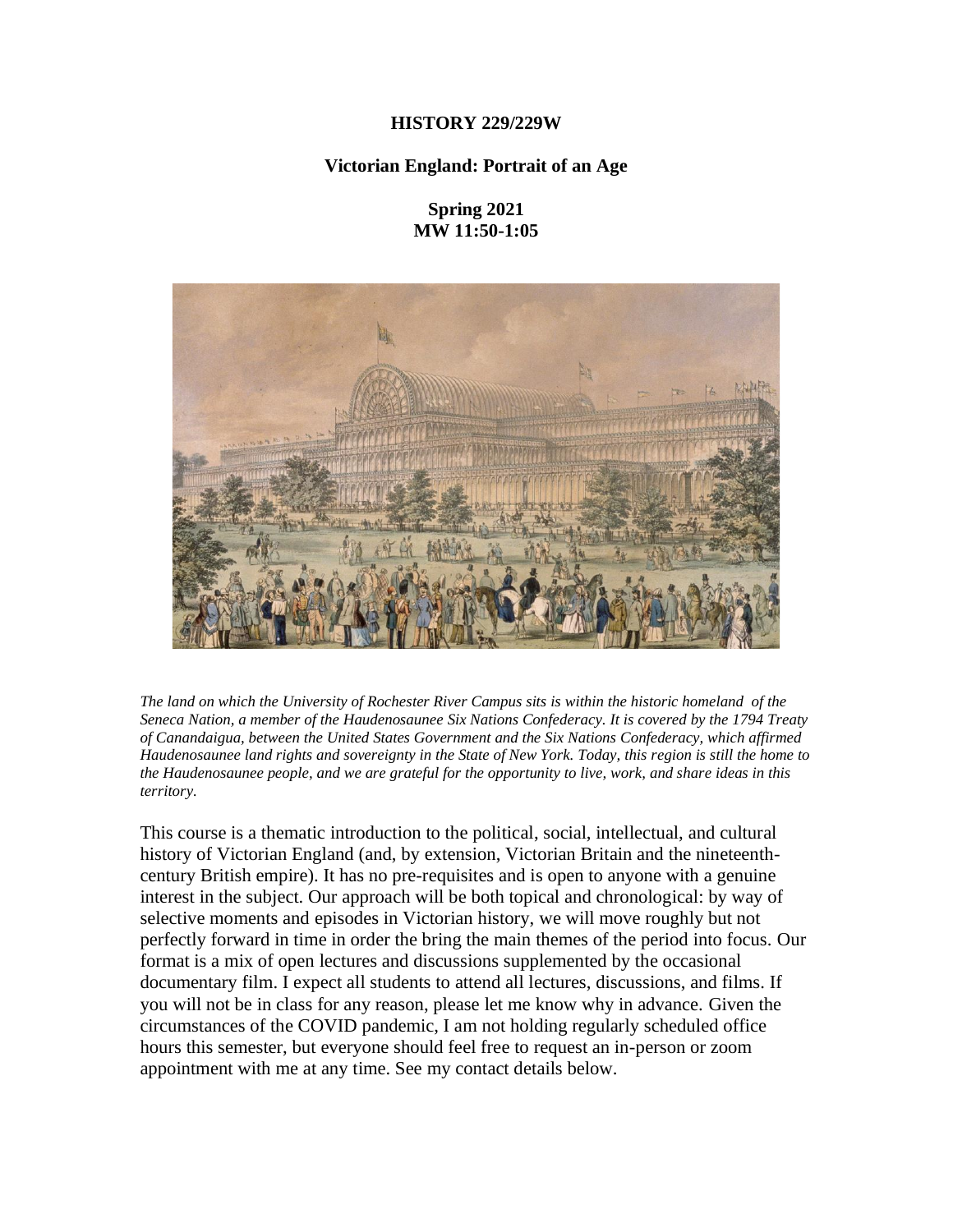### **Instructor:**

Professor Stewart Weaver, Department of History Rush Rhees Library 368 275-9348/315-0825 stewart.weaver@rochester.edu Office Hours: By Appointment

The following **books** are required and available for purchase at the College Town Barnes and Noble Bookstore. They are also available inexpensively on Amazon, etc. No doubt some could be read online also, but **I strongly encourage everyone to read these books the old fashioned way, i.e. on printed and bound paper***.* Where assimilation and comprehension are concerned, I believe there is no substitute for this ancient (or at least medieval) practice. And for purposes of common discussion, it would be helpful if everyone had the same edition, as follows:

Lytton Strachey, *Eminent Victorians* (ISBN 9780140183504) Stephen Johnson, *The Ghost Map* (ISBN 9781594482694) Charles Darwin, *The Autobiography of Charles Darwin* (ISBN 9780393310696) Arthur Conon Doyle, *The Sign of Four* (ISBN 9780140439076)

Note that there will be additional reading along the way as the syllabus indicates.

Note also that I have not required the purchase of a British history textbook. But I have also placed two excellent surveys on reserve for those wanting to do additional background reading and/or research: Susan Kingsley Kent, *A New History of Britain Since 1688* and David Canadine, *Victorious Century: The United Kingdom, 1800-1906*.

### **Course Requirements (299):**

- 1. Consistent attendance and participation in class (10%)
- 2. Six informal response papers (30%), two for each part of the syllabus- i.e. two by March 3, two by April 7, and two by May 5.
- 3. Two formal 6-7 page papers (60%), due March 8 and May 7.

### **Course Requirements (299W):**

- 1. Consistent attendance and participation in class (10%)
- 2. Six informal response papers (30%), two for each part of the syllabus- i.e. two by March 3, two by April 7, and two by May.
- 3. 15 to 17 page primary research paper consisting of the following four elements: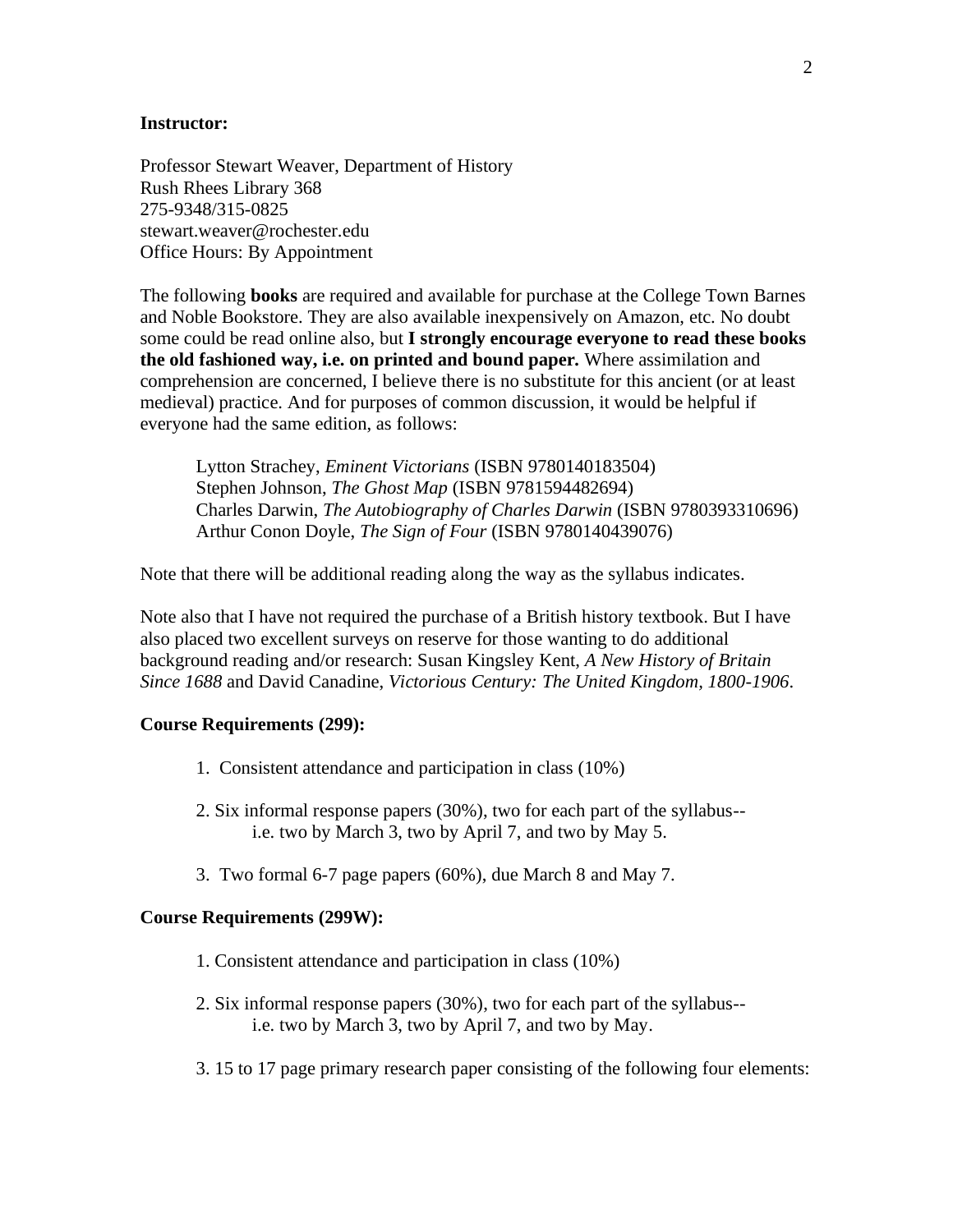- 1. 2 to 3 page proposal (5%), due week of March 8-12
- 2. Working bibliography (5%), due week of March 8-12
- 3. First draft of paper (5%), due week of April 5-9
- 4. Final draft (45%), due week of May 3-7

**Statement regarding academic honesty:** All students in this class will be expected to be familiar with and abide by the principles of academic honesty as laid down by the College of Arts and Science's academic honesty policy. For the full articulation of this policy (including the consequences of its violation), see [http://www.rochester.edu/college/honesty.](http://www.rochester.edu/college/honesty)

**Statement regarding credit hours:** The College's credit hour policy on undergraduate courses is to award 4 credit hours for courses that meet for the equivalent of 3 periods of 50 minutes each week. Students enrolled in HIS 229/W are expected to devote at least one hour each week to reading and research outside of class time.

**Statement regarding disability services:** The University of Rochester respects and welcomes students of all backgrounds and abilities. In the event you encounter any barrier(s) to full participation in this course due to the impact of disability, please contact the Office of Disability Resources. The access coordinators in the Office of Disability Resources can meet with you to discuss the barriers you are experiencing and explain the eligibility process for establishing academic accommodations. You can reach the Office of Disability Resources at: disability@rochester.edu; (585) 276-5075.

### **Statements regarding virtual classroom etiquette/procedures:**

- **\*** As always, be **on time**, even in virtual space.
- \* keep your **microphone muted** when not speaking, please.

**\* Cameras:** Given our current learning situation and the need for this class to be virtual we need to create a sense of a community in any way we can. One way to achieve it is to **turn our cameras on during class discussions**--a simple way to make us all feel like we are part of the group. I do not want, however, to require this as a policy for a number of reasons. I will simply ask you to keep your camera on whenever possible. If you need to turn it off occasionally or keep it off permanently, please let me know. And **please** do not turn your camera off and leave. Nothing is more discouraging to an instructor than to be speaking to an empty zoom chamber. I will remember it.

## *I will not be recording the class and ask you to please not to record anything without the explicit permissions of all students.*

\* **Setting:** Please find the best setting for our class meetings (e.g., quiet, private, preferably NOT in your bed, etc.), one that will help you stay focused and engaged. Once again, I encourage you to give some thought to where you want to be and identify the best available options. But this said, I understand and fully accept the limitations many of you/us will be facing. If you need to discuss the issue of setting with me, feel free to do so.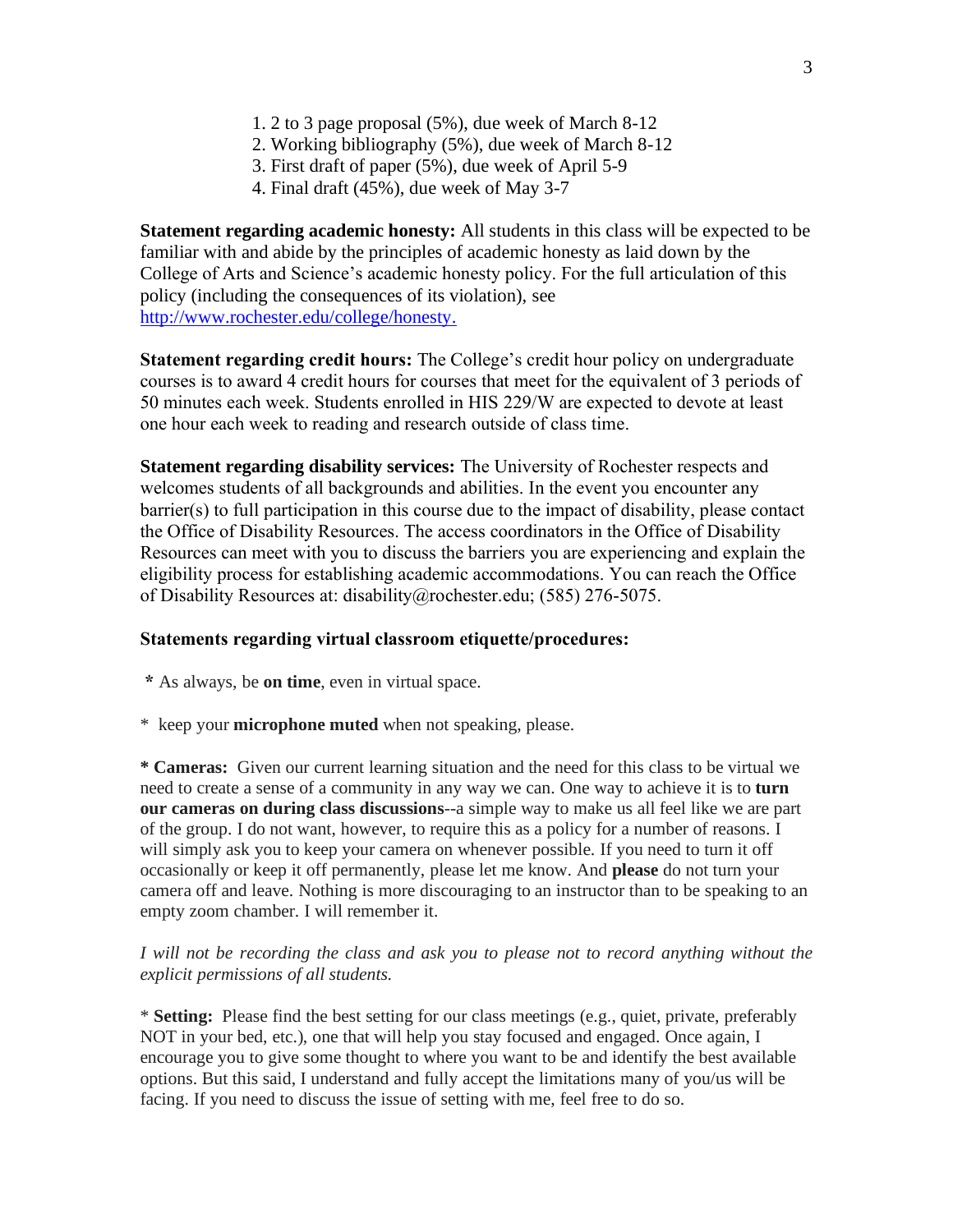**\* Participation:** This course depends on interactive lectures, presentations, class discussions, and written assignments that feed off our weekly readings. For you to learn, you need to participate consistently and stay current on all meetings and readings. **Class attendance, therefore, is mandatory to your best capacity.** That said, I recognize that we live in an unpredictable world right now - and you (or I) might need to miss one or more classes for any number of good reasons. Let me know if you need to miss a class so that we could make alternative arrangements for you to keep up with the class material.

And while I usually prefer and have better success with free-flowing discussions, last semester showed that such format does not lend itself well to Zoom conversations. Therefore, *use the "raised hand" symbol to indicate you would like to talk.*

## **Class Schedule**

# **NB: This is a tentative schedule of class meetings and reading assignments as of the start of the semester. I reserve the right to make adjustments and changes as needed as we go along**

### **Prologue**

- Feb. 1 Introduction to the Course
- Feb. 3 Before the Victorians
	- \* Thomas Carlyle, ["Signs of the Times"](https://pdcrodas.webs.ull.es/anglo/CarlyleSignsOfTheTimes.pdf) (1829)

#### **Part I: Early Victorian England**

Feb. 8 The Age of Reform

- \* T. B. Macaulay, [Speech on the Reform Bill of 1832](https://sourcebooks.fordham.edu/mod/1832macaulay-reform.asp) (March 1831) \* Carolyn Vallenga Berman, ["On the Reform Act of 1832"](http://www.branchcollective.org/?ps_articles=carolyn-vellenga-berman-on-the-reform-act-of-1832) (2013)
- Feb. 10 The Condition of England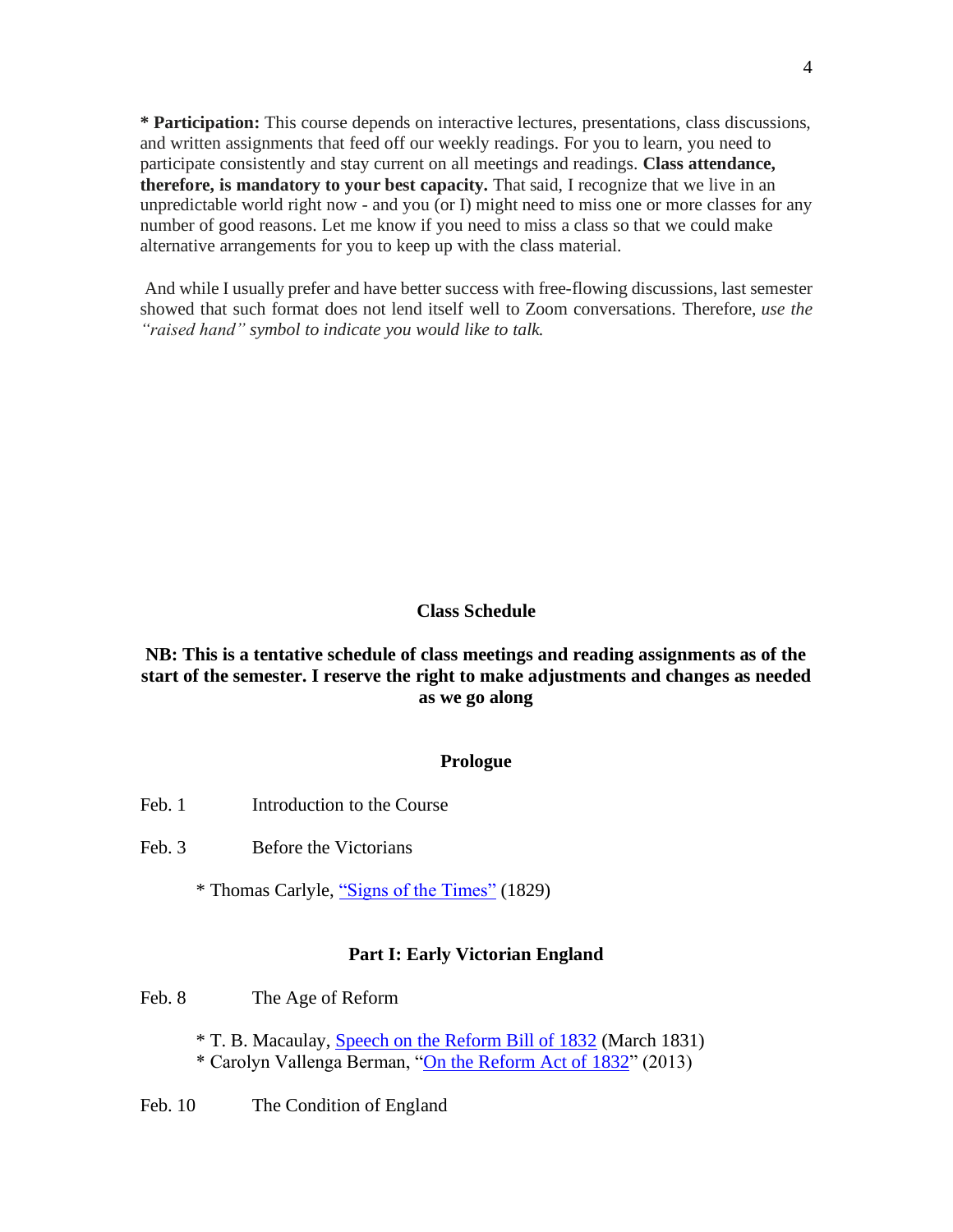\* [The People's Charter](https://sourcebooks.fordham.edu/mod/1838chartism.asp) (1838)

- \* *from* Friederich Engels, *[The Condition of the Working Class in England](https://sourcebooks.fordham.edu/mod/1844engels.asp)* (1844)
- Feb. 15 Young England and the Return to Camelot

\* John Ruskin, *The Nature of Gothic* (Blackboard)

Feb. 17 Exploration and Empire

\* Antoinette Burton, ["On the First Anglo-Afghan War, 1839-1842"](http://www.branchcollective.org/?ps_articles=antoinette-burton-on-the-first-anglo-afghan-war-1839-42-spectacle-of-disaster) (2012)

- Feb. 22 The Irish Question
- Feb. 24 Famine and Fenianism

\* Extracts from *Times* [coverage of the Irish Famine](http://xroads.virginia.edu/~Hyper/SADLIER/IRISH/Times.htm) (1846-47), selections TBA

March 1 The Great Exhibition

\* Audrey Jaffee, ["On the Great Exhibition"](http://www.branchcollective.org/?ps_articles=audrey-jaffe-on-the-great-exhibition) (2012)

# **March 3 College Study Break: No Class. Deadline for first two response papers (229 and 229W)**

### **Part II: Mid Victorian England**

March 8 The Lady of the Lamp

\* Lytton Strachey, "Florence Nightingale," from *Eminent Victorians* (bookstore)

# \* **FIRST FORMAL PAPER DUE (229 only)**

March 10 John Snow, Cholera, and the Broad Street Pump

\* Steven Johnson, *The Ghost Map* (bookstore)

- March 15 Charles Darwin and
- March 17 The Darwinian Revolution

\* Charles Darwin, *The Autobiography of Charles Darwin* (bookstore)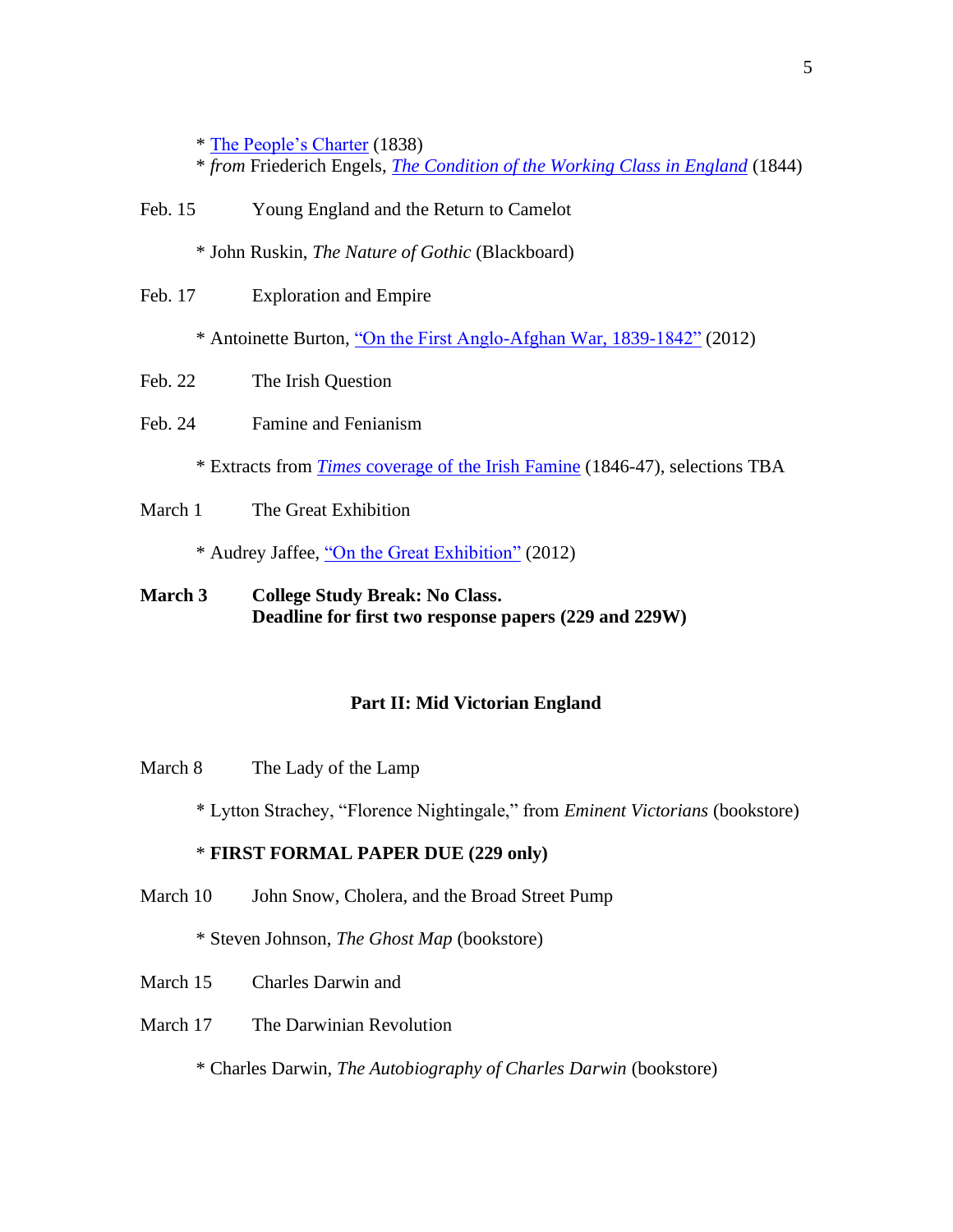- March 22 The Rising: India
- March 24 The Morant Bay Rebellion and the Governor Eyre Controversy

\* Sarah Winter, ["On the Morant Bay Rebellion in Jamaica and the Governor](http://www.branchcollective.org/?ps_articles=sarah-winter-on-the-morant-bay-rebellion-in-jamaica-and-the-governor-eyre-george-william-gordon-controversy-1865-70)  [Eyre-George William Gordon Controversy, 1865-70"](http://www.branchcollective.org/?ps_articles=sarah-winter-on-the-morant-bay-rebellion-in-jamaica-and-the-governor-eyre-george-william-gordon-controversy-1865-70) (2012)

- March 29 The Leap in the Dark
- March 31 **No Class**
- April 5 The Woman Question, 1860-1873
	- \* Rachel Ablow, ["'One Flesh,' One Person,](http://www.branchcollective.org/?ps_articles=rachel-ablow-one-flesh-one-person-and-the-1870-married-womens-property-act) and the 1870 Married Women's Property Act" (2012)
- April 7 The Bitter Cry of Outcast London
	- \* Andrew Mearns, *[The Bitter Cry of Outcast London](http://www.gutenberg.org/files/55316/55316-h/55316-h.htm)* (1883)
	- **\* Deadline for second two response papers (229 and 229W)**

#### **Part III: Late Victorian England**

April 12 The New Imperialism and the Death of General Gordon

\* Lytton Strachey, "The End of General Gordon," from *Eminent Victorians*

- April 14 Gladstone and the Irish Nation
- April 19 The Great Detective and His Times
- April 21 The Sign of Four

\* Sir Arthur Conan Doyle, *The Sign of Four* (bookstore)

- April 26 Late Victorian Sex and Sexuality
- April 28 The Trial of Oscar Wilde
- May 3 Jubilee and Recession
- May 5 Edwardian Epilogue

### \* **Deadline for last two response papers (229 and 229W)**